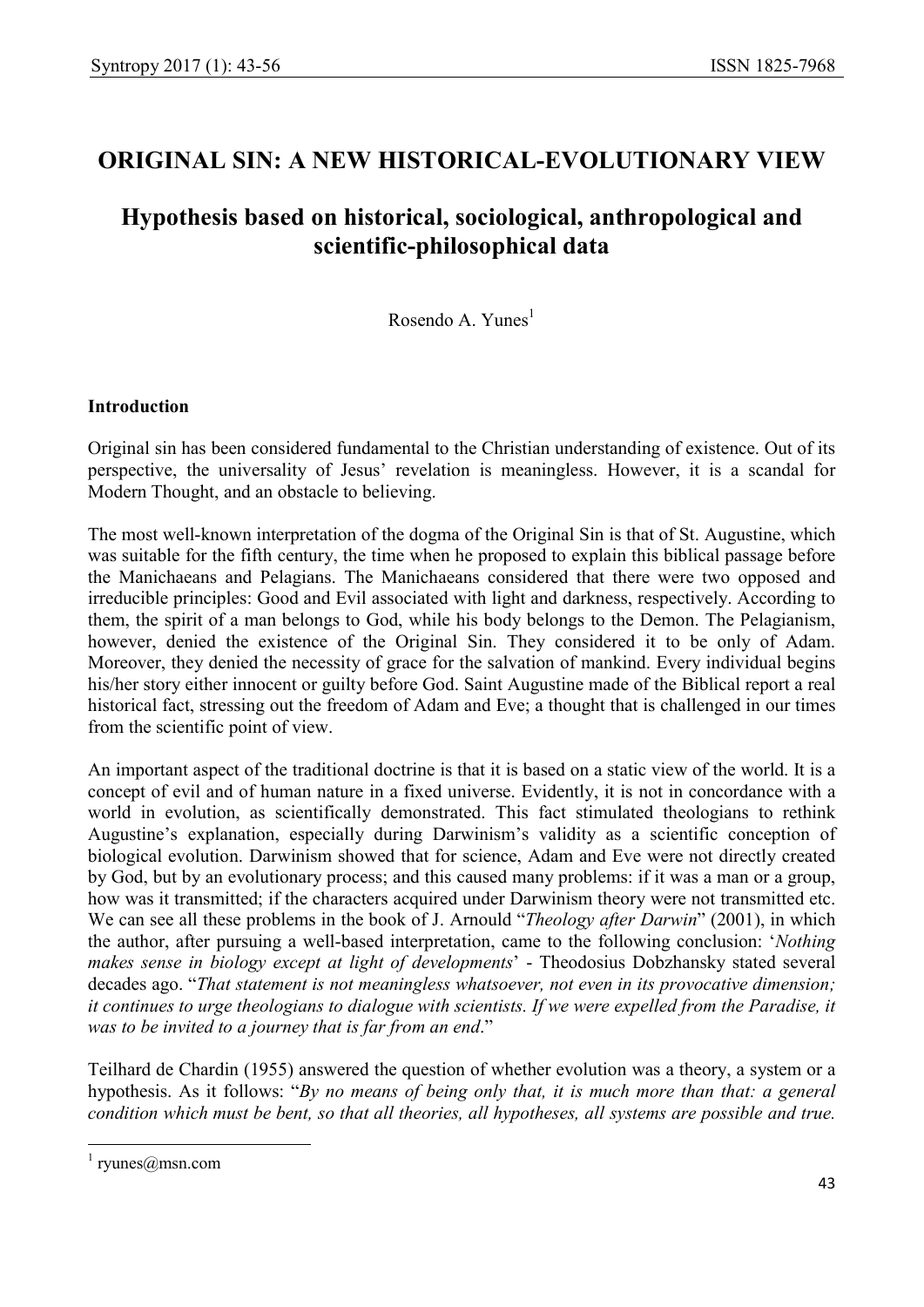A light that establishes all facts; a curvature to which all details must conform, here is what Evolution is." This is our guide in this paper.

Joseph Murray Hill SJ (2014), in his dissertation in FAJE on the doctrine of original sin, to the light of the theory of evolution, in Teilhard de Chardin and Karl Rahner, writes in his general conclusion: "In general words, this study answered one question, and had five others at its end". At least we can end it on a positive note: "The great task of the theologians of the last century, in this case, Teilhard de Chardin and Karl Rahner, was to address problems with the doctrine of original sin, to which they responded with loyalty and creativity. His writings have left us a solid foundation for our research in order to find an interpretation of the Christian faith for today's world."

Duquoc (1977) defines three concepts that theologians establish to make the doctrine of original sin more adequate to our time:

- i) One should perform a symbolic reading, thereby to make the historicity of Adam and Eve and the previous heavenly status to sin fade away;
- ii) one must assign an archaic character transmission of original sin per generation;
- iii) one should reject the question about the origin of evil. The evil in the world is broader than the problem of original sin, and Christianity does not have a tranquilizer to this question that crosses History.

Similarly, Duquoc indicates two major axes that guide, and guided us in the renovated interpretation of dogma:

- 1) The replacement of the notion of original sin by "sin of the world", the latter determines the complexity of responsibilities and faults in which their reciprocal interdependencies constitute human reality and make it deaf to calling that comes from God;
- 2) The transformation of historical antecedence into eschatological dynamics what is first is what is at the end. Humanity aspires to Christ, the last one.

Teilhard de Chardin (1955) wrote in the appendix of his book, The Human Phenomenon: "(…) the quantity and the wickedness of evil 'hic et nunc' scattered around the world does not betray a certain excess, inexplicable to our reason, if this normal effect of evolution does not add the extraordinary effect of some catastrophe or fundamental deviation."

De Chardin (1955) thought that the human being and all beings, in the process of unification, feel as if they are always shattered between the appeal of the One and a threatening multiplicity.

In a previous paper (Yunes 2016) showed how all living beings of earth, air the sea converge for an infinite source of information, to One, within plurality of ecosystems.

Pierre Grelot (1967) concludes that the theology of original sin is a matter in continuous work, because the origin of humans and the interpretation of Biblical texts are constantly changing. However, for Grelot, the doctrine of original sin retains an important place in Christian synthesis, although it focuses on the fundamental problems of human existence and freedom.

In order to formulate a new historical-evolutionary concept of original sin, it is necessary to consider studies that demonstrate a historical and sociological reality, different from those that were well known. Also, it is necessary to consider especially an anthropologic conception, and all new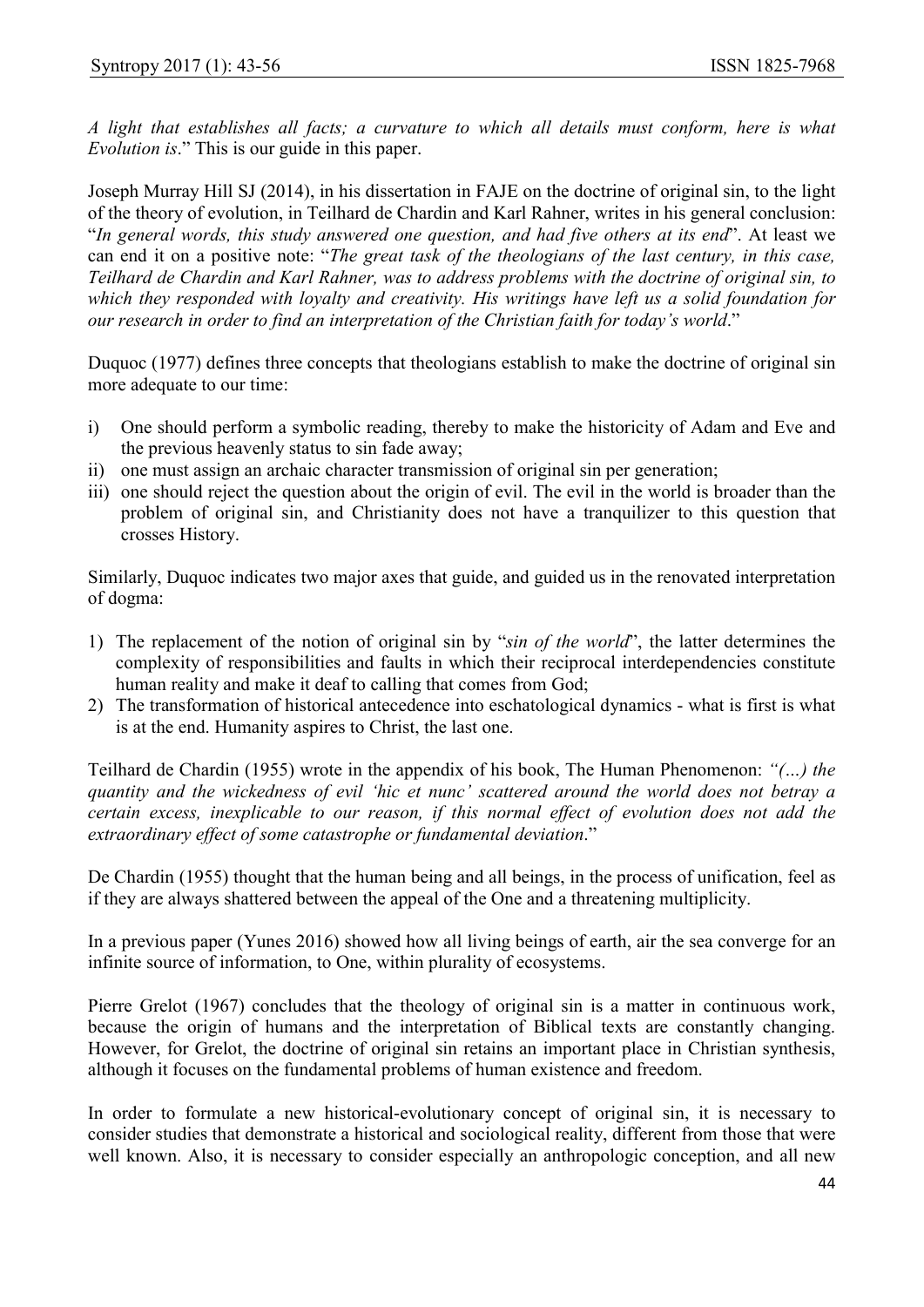philosophical scientific paradigms that are completely changing our conception of universe, life, evolution and man.

#### 1. A new vision of human history

The very first reason that made us think about a new concept from the scientific-philosophical perspective, (the theological part, which is more complex, is for theologians), was the theory completely documented and clearly defined by Steve Taylor (2010) in his book "La Caida", which mentions that about six thousand years ago, humanity experienced a drastic change. He considers that change as more pathological than anything else, in different areas of the planet, because of a sudden climate change which caused extreme aridity that pushed the homo sapiens - who had overcome several glacial eras – into undergoing a psychological and sociological transformation that affected their relationship with nature and their peers.

According to Taylor, this transformation originated what we call civilization. It was, however, the result of a morbid hypertrophy of the I individualist, which isolated people and led to fight each other, thus, increasing violence on the pursuit for domination and possession of territories that were originally considered of common use.

But, in order to further clarify the thought of Taylor, we must carefully observe two important points he made: the war as an obscure side of human history and a sociological view of the pre-fall era.

#### a) War as the dark side of human history

We are the most violent and destructive species on the planet. For most historians, history starts with the Egyptian and Sumerian civilizations 4 to 5 thousand years b.C. This whole history of 4 or 5 thousand years was a catalogue of wars to settle frontiers, to conquer slaves, to attach territories, to steal resources, to oppress people, etc.

In the animal kingdom, war is completely unknown. Animals manifest a war conduct if they see their habitat, or their natural way of life being threatened. Taylor (2010) writes: "JMG van der Dennen in his book 'The Origins of War' said 'Genocide, wars, massacres, cruelty, and sadism are practically unknown in the animal kingdom.'"

According to studies carried out in recent decades, there is ethnographic and archaeological evidence that show that war is a relatively recent event in the human species. Thus, currently, there is an agreement between experts that the "*primitive man*" not only was unaware of the intergroup aggression, but also he was unaware of interindividual aggression.

The anthropologist Richard Gabriel (1990) is very clear in stating that during the first 95 thousand years "…between the appearance of the Homo sapiens and the Stone Age, there is no evidence that men had warred with each other in any way, much less in degrees which requires organized group violence."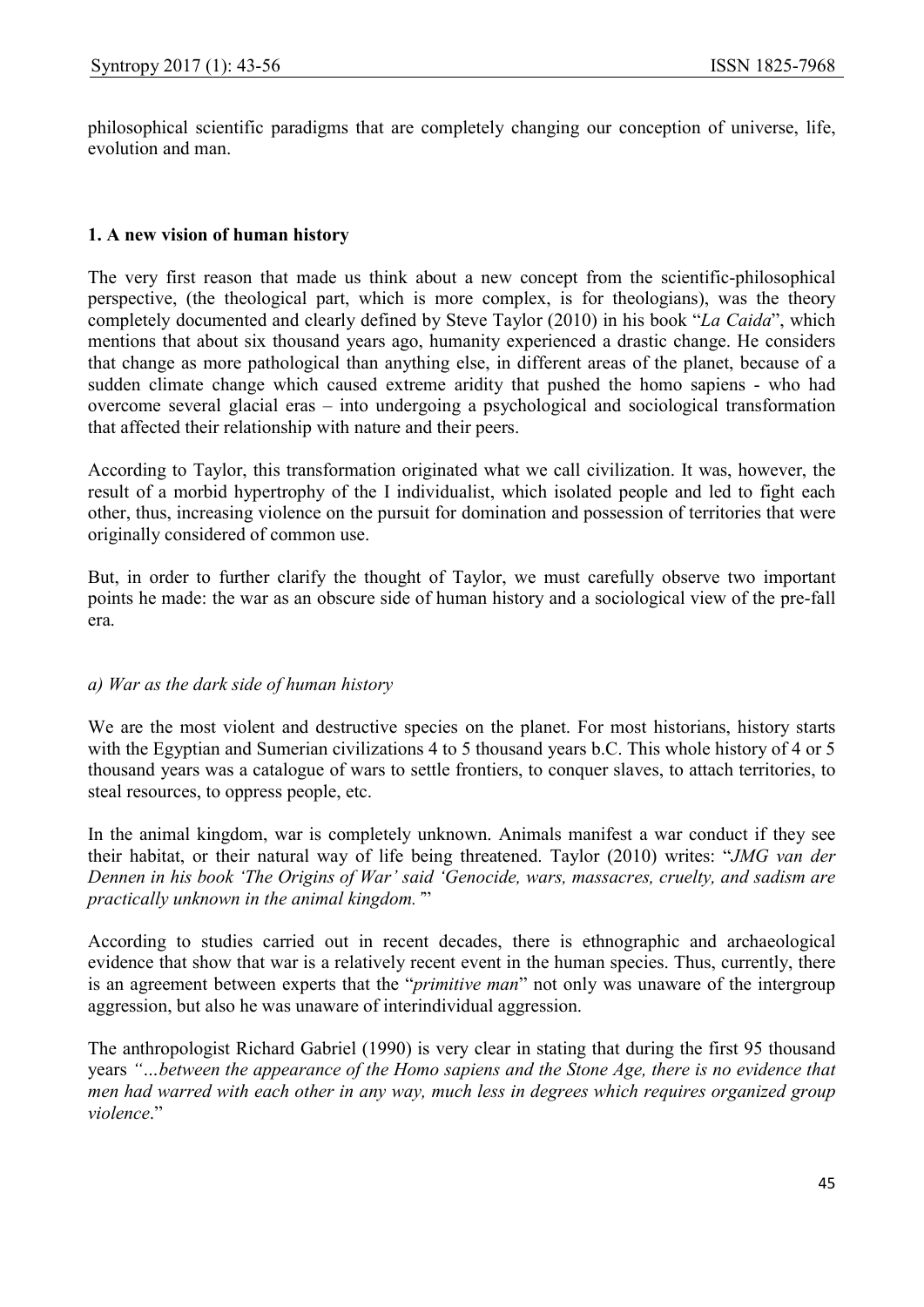Wars seem to have emerged around 4000 b.C. Between the years of 1740 and 1897 there were 230 wars and revolutions in Europe. The decrease of wars during the nineteenth and twentieth centuries is due to the impressive technological potential that greatly increased the rate of mortality and endangered the very existence of mankind.

# b) A sociological view of pre-fall era

#### - Hunters and gatherers societies

For thousands of years, more or less until 8,000 b.C. humans used to live as hunter-gatherer, that is, they used to feed themselves with hunted animals and foregathered of wild plants, seeds, fruits, and vegetables.

They were small communities of a few dozen people who moved from one place to another since food was scarce in the area. Studies show that in the period from 40,000, almost near the emergence of the current human being, until 10,000 years b.C. there were no signs of violence, wars and a significant number of weapons were not found (Chapman 1999).

During that period, patriarchy and social stratification did not exist at all. Taylor writes: "The anthropologist Knauft points out that hunters and gatherers were characterized by extreme social and sexual equality." Besides, before the European colonization and conquest, the indigenous peoples were matrilineal (Graham Harvey 2000). This means that the indigenous peoples traced the descent and carried the inheritance of property via the maternal branch of the family, which is a sign of high status of women.

Many anthropologists, cited by Taylor, emphasize that no other way of life of human beings allows putting an emphasis so great on equality, to the point of not passing unnoticed by Carlos Marx, who called it "primitive communism".

Taylor (2010) emphasizes that according to Lenski's statistics (1978), only 2% of hunting-gatherer societies has a class system, but 89% are completely unaware of the system of private property, which is rare in the other 11%. In those societies, no individual can accumulate more than they are capable of carrying. Everyone feels compelled to share.

About the political aspect of those societies, Taylor explains that "Most societies have leaders of some kind, but generally their power is very limited and, in the event that the rest of the group does not agree with its leadership, it can be deposed at any time."

## - Horticultural companies

Approximately in 8000 b.C., societies in the Middle East began to cultivate plants, instead of foraging them. Also, they left hunting behind for the domestication of animals. There is a certain consensus that this fact was produced by a demographic increase, that made the primitive lifestyle not suitable for the population's needs.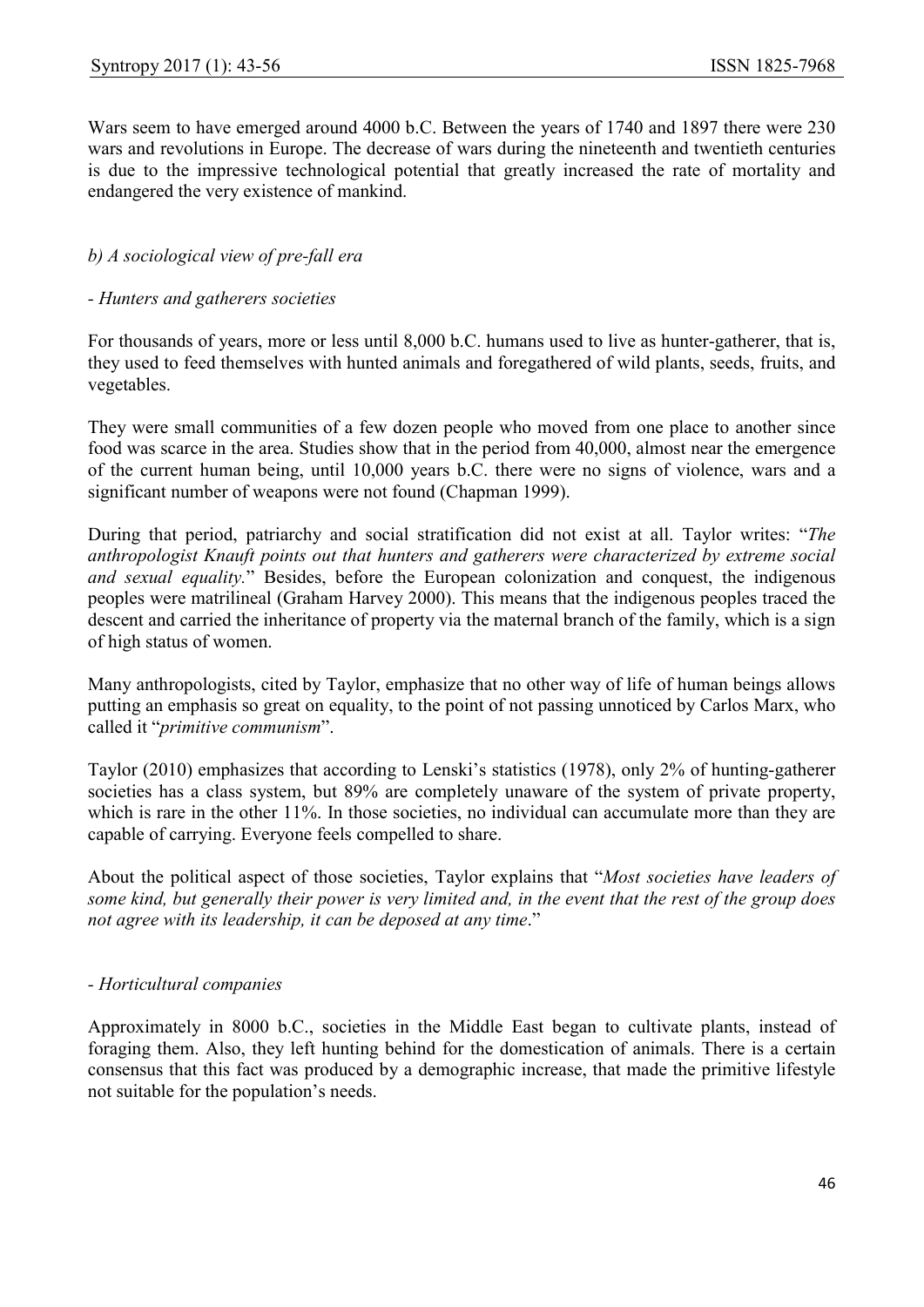This kind of life forced human groups to locate themselves in fixed places. This fact started in the Middle East and spread throughout Europe, Asia, and Africa. The so-called Neolithic revolution was a process that took thousands of years.

Apparently, the first phase of the Neolithic 8000-4000 b.C. was of great peace and harmony. In contrast to the arguments that interpret the agricultural revolution and the creation of cities as causes of war, Taylor shows that, for example, Catal Hüyük, that flourished between the years 7,000 and 5,500 b.C. with an estimated population of 7 thousand inhabitants, has no evidence of changes caused by wars and there is no evidence of interindividual violence. The uniform size of houses and tombs suggests that there were few social differences. Taylor indicates that some Neolithic cultures had a degree of development that challenges the traditional view, that civilization began in Egypt and Sumer.

Reiner Eisler (1996) indicates that elderly Europeans never intended to sit in high places, hills with difficult to access. In addition to that, the absence of large fortifications and offensive weapons strongly suggests that people were peaceful. The same type of constructions is found in China, Japan, etc.

Taylor (2010) points out that: "The hunter-gatherers peoples, like the pure vegetable garden people, related their attitude with nature and their religious life. An important difference between them and those who came later is that they did not established, as it seems, any difference between religion and the rest of their lives. Also, they did not consider divinity as something separate from the world. To them, The Spirit, God, lived in each and every one of the places, reason why they had a profound respect for nature ... it was from the year 4000 BC that people began to conceptualize gods and goddesses".

As a summary of the new thinking, we can conclude that primitive peoples had as essential characteristics: peace, social equality, lack of male dominance, respect for nature and no sexual inhibition. We can say that it was the primitive Eden.

## - The original monotheism

The idea that human religion was gradually developed from a form of polytheism or animism to monotheism was a predominant interpretation for some time, especially for the Darwinian thinkers. However, currently, it seems to predominate the idea that the original religion was monotheism and which eventually corrupted or degraded in various polytheisms and animisms.

In his book "In the Beginning God" W. Corduan (2013) a well-known expert on the study of religions, points out that the theory of original monotheism has never been refuted.

Corduan (2013) analyzes different concepts of experts, the Darwinist EB Tylor, Andrew Lang his critical student, with the proposal of a possible original monotheism, A. Pictet, who proposed the original monotheism and its critics such as John Muir and E. Scherer.

But the most important one refers to Wilhelm Schmidt (2014) with his encyclopedic work (12 volumes), which highlights its method that can be analyzed in his book "The Origin and Growth of Religion. Facts and Theories" p. 219, which allows results to be tested and falsified, has. However, been confirmed by the work of ethnologists and anthropologists.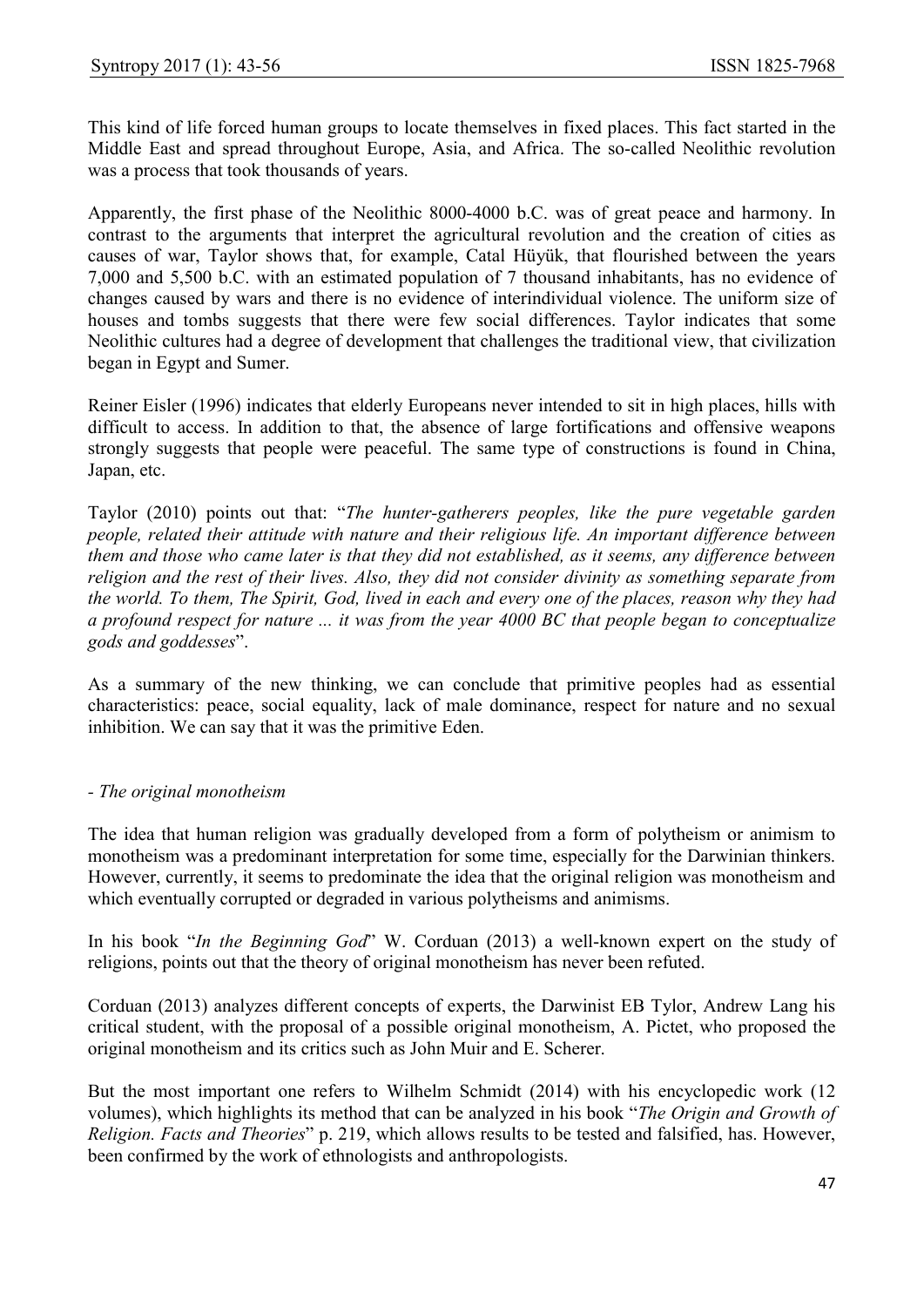I consider this work to coincide with my hypothesis of emergency and uniqueness of the human being (Yunes 2013) which we will consider and analyze as it follows.

# 2. A new anthropological vision

In the aforementioned work, it is shown how human evolution was guided by two attractors: i) The denominated instinct of knowledge (Perlovsky 2006) which is the maximization of similarities between the mathematical models and the world, this is the true about reality and; ii) The instinct of self or identity, proposed by the author (Yunes 2005) that would be guided by the principle of identity, maximizing the similarity between the self and the I, and self-reflection.

It was Hoftadter (2007) who stressed out that the mind is an infinitely extensible feedback symbols that present the illusion of being a self. However, for Hoftadter, the self is only feedbacks without any reality.

Nevertheless, a simple representation of the feedback is an oven. Suppose we want to put it at 200°C. A heater will increase the temperature. When it reaches 200°C, a controller will turn off the heater, but the temperature will have reached 201°C because the feedback requires a certain transmission time. Then, the temperature will be back to 199°C. This fluctuation can be improved to the maximum. But, it never will reach 200°C and stabilize at that temperature. Only an instantaneous feedback can produce such effect. And this is what happens in the human mind when we utter I am; subject and predicate are understood simultaneously, instantly, and then, it is a real identity, stable, self-reflective.

According to Kauffman (2009), the world of the observer and the observed is a recursive process of feedbacks. The notion of a fixed object appears through a stabilization process. A process pushed to the limit to know its shape, its reality, as in introspection, in which each step closes the previous spiralling dwindling, in its limit, reaches a point. Mathematically speaking, a dot has no dimensions, has no parts, and thus, it corresponds to what we call infinite.

Therefore, in this feedbacks process in the search for an identity, the human mind comes to contact with an infinite which is the source of "*original*" information of life that can only be the Absolute infinite of a Singer, ie, God, according Cantor (Rucker 1982) that by Reflex Principle, that is, it induces or somehow participates in some of its properties "image and likeness" in the human mind. Then, it acquires capacity to decode information of its evolution, and of itself, of its identity, and its real autonomy.

The same process is followed when one pursuits the truth of the reality in which we live. It was thought that, from evident axioms and postulates, we could always come to true conclusions. However, Gödel (as cited in Rucker 1982) showed that it could never be shown that, within a single system, if it is coherent or not. Thus, we must expand the system with new axioms and postulates in a sequence that reaches to infinity.

A computer could never solve this contradiction, but the human mind is able to demonstrate the "non-demonstrability". Its power is the product of a position that stands itself at infinity. In order to close Gödel's spiral, a contact of the human mind with the Absolute infinite is required, the "image and likeness" being.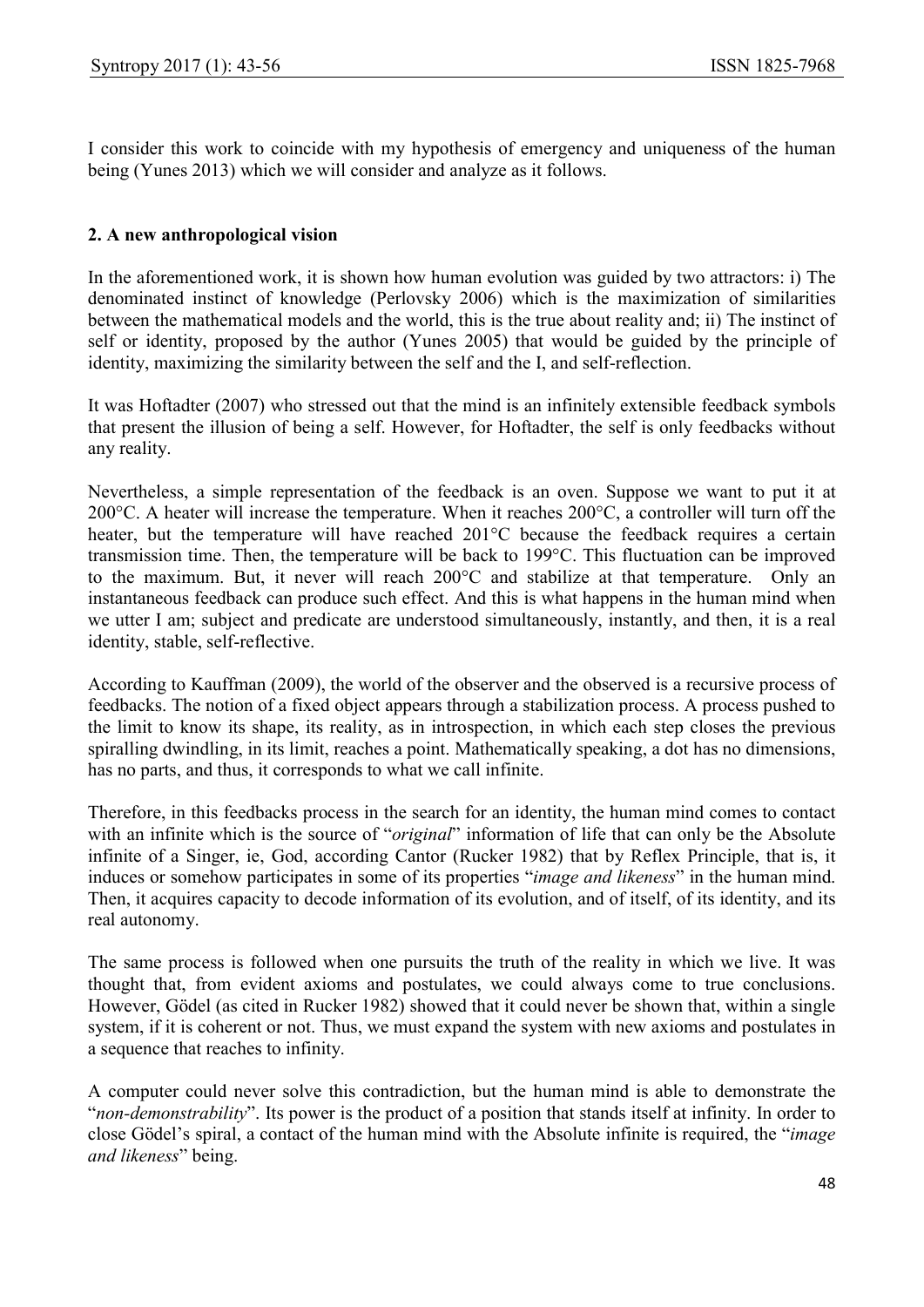The most important thing is that in this anthropological view the human being has two unconsciousness, two egos, one product from the phylogenetic heritage, which is what I call "reptilic", which is egocentric; aggressive; domineering that derives from vital instincts of conservation and reproduction; the second product from contact with the Absolute infinite, the "spiritual" ego that is solidary, friendly, of science, art, and love (Yunes 2016).

This view is based on experimental basis by the Third School of Psychology of Vienna, founded by Viktor Frankl (1981) be the spirituality of Thomas Merton (1978) about the true self and the false self, on St. Paul's letter to the Romans (Rm 7: 21-24).

What has not been shown in my previous work (Yunes 2016) was the consideration of the theory of neuroscientist Paul D. MacLean, about the triune brain, that gives rise to three mental properties, which is not perfect, but that is a powerful guide for the interpretation of the human being. (Albright and Ashbrook 2001). For this theory, we should consider three cerebral layers; 1- The first one corresponds to reptilian, which appears after the Cambrian explosion 540 to 490 million years (ma) ago, approximately near 375 (ma); 2- The second layer, the mammary one, which goes from 95 (ma) to approximately 50-60 thousand years, in which the Homo sapiens emerges, and finally; 3 the "*spiritual*" ego that corresponds to the third layer, from 50-60 thousand years until now.

We note that the "reptilian" layer took 280 million years of evolution, the mamarian 95 million years and the spiritual only 50 to 60 thousand years. The mammary layer, which we did not characterized, is the "emotional" layer, that comprises the affection and care for children, the mating, the game, etc.

The antagonistic tendencies exist between the reptilian and spiritual being. The emotional layer is moved according to for the predominance of the reptilian ego; self-centered, individualistic, domineering, aggressive etc. or of the spiritual ego; friendly, communicative, of art, science, and love. It is evident the predominance of the first, reason why Saint Paul, in Romans (7: 14-21) writes: "It is reported to us that the law is spiritual, but I am flesh, and I am sold to sin. I do not understand what I do, because I do not do what I want, I do what I hate, instead. But, if I do what I do not want, I agree with the fact that the law is excellent. Thus, I am not who execute it, but the sin that dwells in me. I know that in me, that is, in my instinctual life, the good does not dwell. My willing is within my reach, but not doing good. I do not do the good I want, but I practice the evil I do not want. However, if I do what I do not want, but the sin that dwells in me." Hence the name "original".

God has given the Earth to men for just being their administrators, not their owner. He gave man his wife to be partners, not their patriarch. God follows the line of the spiritual ego. Let us now observe how original sin entered into this human being.

#### 3. The entrance of sin into the world.

Taylor (2010) cites anthropologists who have shown that primitive hunter-gatherer men spend only 12 to 20 hours a week for the task of finding food (A third or half of what we do today!) and Australian aborigines invested 4 hours per day on the search for food and the rest of their time was dedicated to music, to telling stories, making crafts, or being with family and friends. There was a profound egalitarianism, women occupied an important place in a society model that was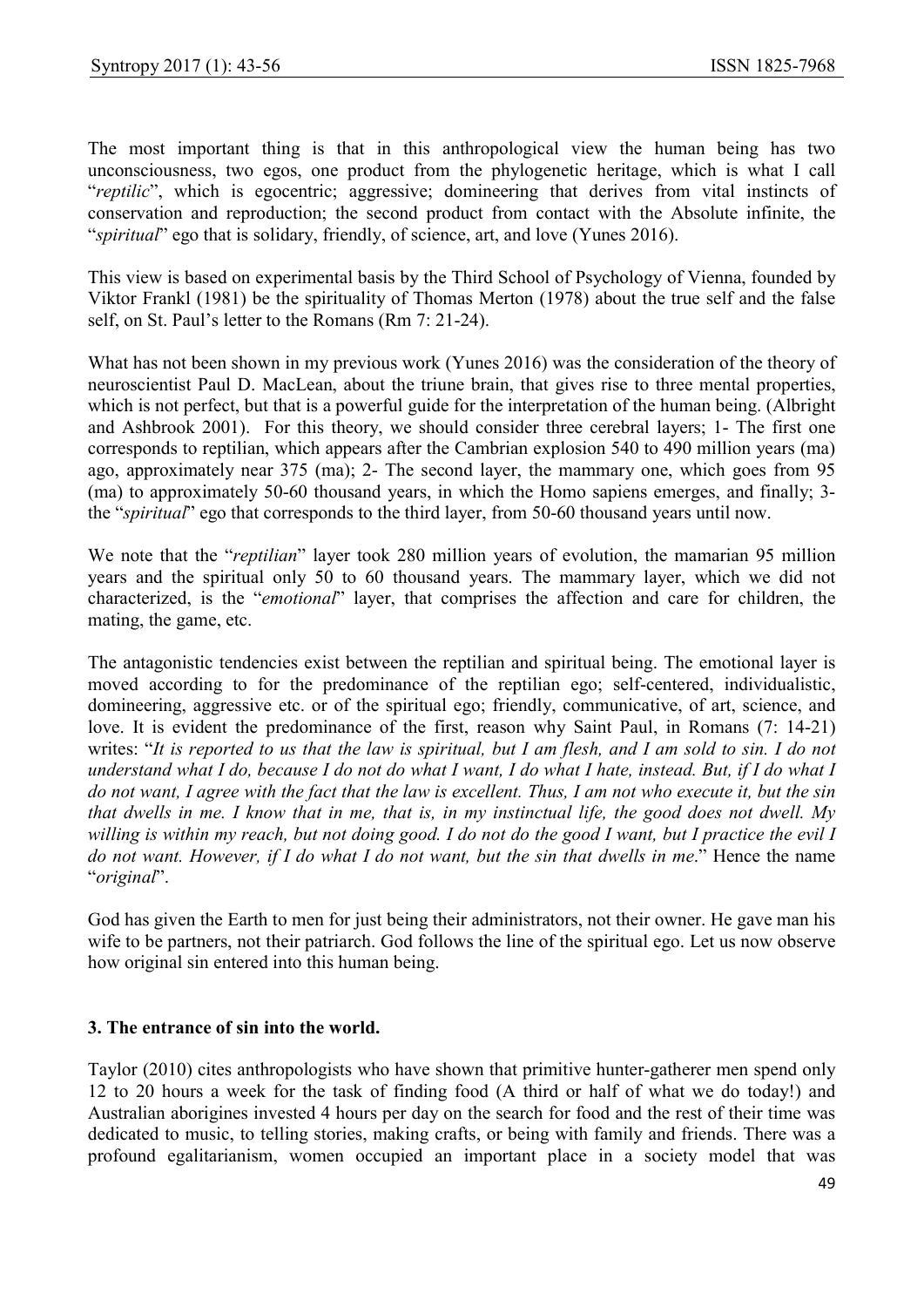matrilineal; acts of selfishness and possessive domain were punished, and the power of the leaders was limited. A truly paradisiacal life.

Taylor writes that: "In the year 4000 BC the world population was reduced, it probably did not exceed 100 million people. Horticulture had spread itself through many regions of the Middle East, Europe, Asia and North Africa. The differences between hunter-gatherers and pure horticultural peoples were minimal; they shared essential characteristics: peace, social equality, lack of male domination, respect for nature and sexual disinhibition."

In an excellent paper "A Syntropic World Order (SWO)" Ulisse Di Corpo (2015) indicated "Cooperation is one of the key factors of Syntropy. It increases benefits and it is advantageous for all individuals, organizations, societies, and nations involved. The win-win cooperation culture is wide-spread in East-Asia and its roots have been traced back to the rice farming tradition."

We may think that in a certain place in the Middle East, in Mesopotamia that archaeologists and historians confirm as a wedge of civilizations the land of the great rivers - the Tigris and the Euphrates, indicated on the Bible. The origin of myths is, sometimes a reality.

Taylor (2010) properly defines what was historically real: "The memories of the 'pre-fall era' must have been passed from generation to generation until they finally became myths and folktales." These myths are common to all Sahara-Asians peoples. However, there are similar accounts in some respects in the Greeks, Romans, India, China etc. Taylor interprets the fall as the ego explosion, motivated by environmental desertification.

What creates differences is their interpretation and meaning. This is observed in the Biblical tale in comparison with the story of Gilgamesh, Epic of Sumer discovered in 1849.

In Genesis (1: 29-30) God says: "I have given to you all the herbs that have seeds and are upon the face of Earth, and every tree in which there are fruits to yielding seed; It all shall be food for you. And all beasts on Earth; all birds in the air, and all reptiles on Earth, that have the breath of life, every green herb will be for your supply".

But God orders Adam that could eat fruits from all the trees, except one "The tree of good and evil knowledge". The word knowledge can, hereby, indicate "conscience". The word evil, in the Hebrew language, has the sense of suffering, anguish, pain. That is, eating the fruit from that tree would reveal the consciousness of good and human misery.

However, going deeper in the account, Eve tells the snake she could eat from any tree, except from that one that was in the middle of the garden (Gen 3:3). The serpent said to the woman: "You shall not be dead at all. But God knows that, in the day you eat that fruit, your eyes will open, and you will become like gods, you will know good and evil" (Gen 3: 4-5.). Let us interpret what the tree means in the middle of the garden and what the serpent means.

The word "serpent" in Genesis is nachash, which comes from a root that means "hiss". It translates something that whispers or seduces to produce a spell of deceit. In our interpretation, it is the reptilic ego that was asleep by the emergence of the spiritual ego that led man to live in a state of original innocence in a haven of peace, human equality, fraternity, and liberty, until about 4000 b.C. The tree in the middle of the garden, in this interpretation, is a tree that does not belong to the community of Adam and Eve. The apple means the food that, was either absent in times of aridity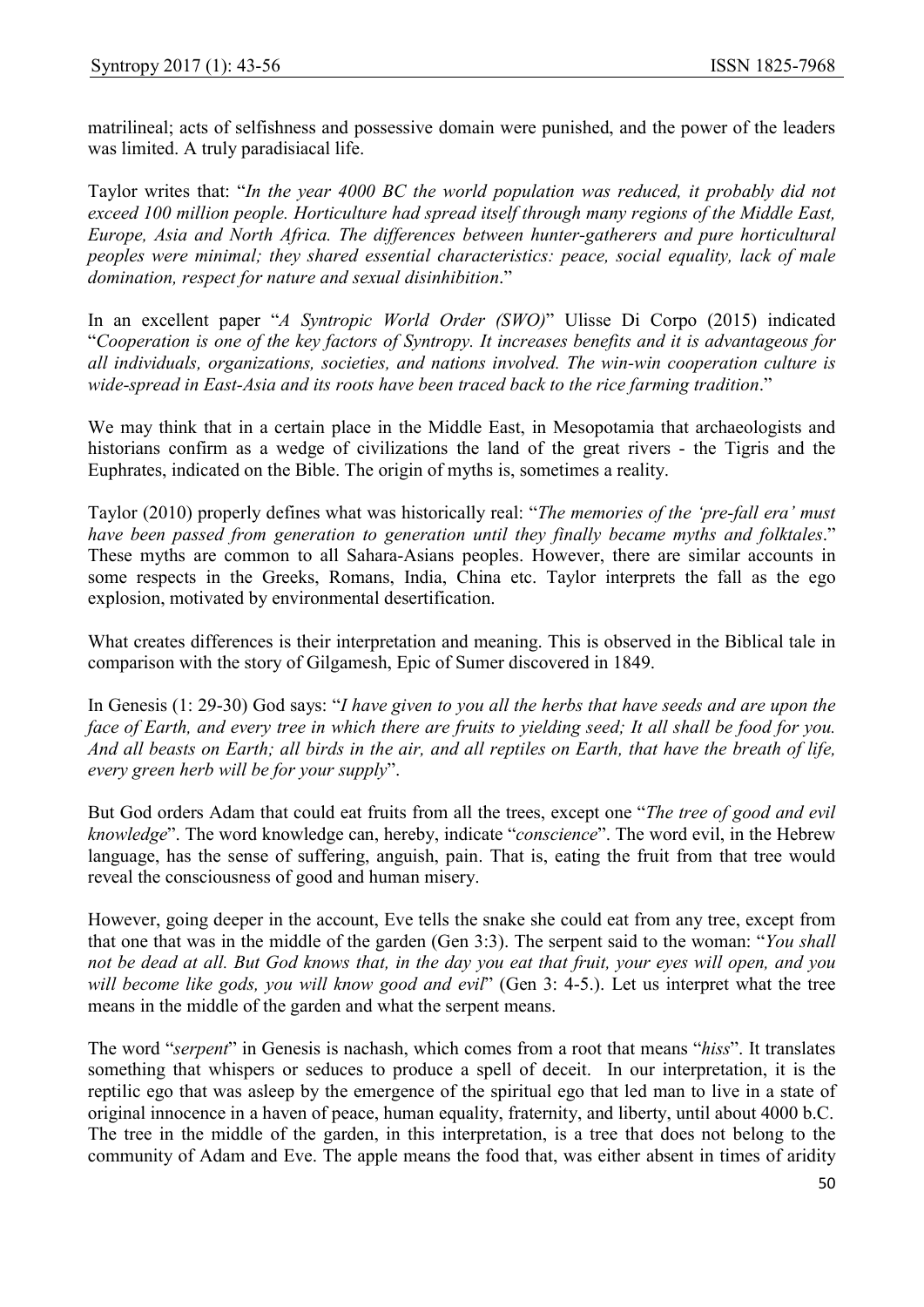or was coveted by reptilic ego. Taylor (2010) writes that it was an explosion of the ego, without its nature.

The reptilian ego explodes by a vital necessity or by its greed. In fact, Eve (women of that community) steals the food that did not belong to her. She, then, induces Adam to do the same. Thus, they lost innocence and they rebelled against the true God, and against human brotherhood which required sharing food, not to stealing it. This community was looking to assume their role to define what good and evil is.

Farming communities no longer shared use of things because there were not enough resources for everyone. The lack of food caused the non-acceptance of other groups and so war was the only option. This aggressive, selfish and individualistic ego develops in evolution up to the present; when we observe 5 families of white men who concentrate more wealth than 3,5 billion of the world population. We see that it is a "*sin of the world*" as suggested by Duquoc (1977).

The Garden of Eden refers to a concrete social reality, a concrete historical place where the original reptilian ego, led by greed, mother of all sins, led the human being to rebel against the law of God and against human fraternity.

The story of the flood, which exists in diverse cultures, included the Mayans in America, was proven as real to the region of the Fertile Crescent and covering the whole of the known world of that time.

The sin of the world, assumed by reptilic ego dominance, will require human redemption by Jesus, which can only overcome this ego, with his grace given by Jesus when he gave his body and blood to fortify the spiritual ego.

The Kingdom that Jesus repeatedly calls to build in his Gospel is also a kingdom where only the love of God must reign in a community of brothers all equal in participation, but different in their identities. This is the kingdom that grows as a grain of mustard and that we do not observe because the reptilic ego leads us to think that the blessed ones are the rich, while Jesus said that they were the poor.

Di Corpo (2015) explains: "Cooperation requires deep personal transformation which are not easy to meet. One is known in China with the word 'guanxi' (close relations)". The spiritual ego should predominate and this is not easy, we need God's grace.

We must here, observe and analyze the two possibilities above mentioned: i) "gradual" and ii) "immediate".

The "gradual" corresponds to human development in cities; to the departuring from nature, to the temptation of possession of territories of the individual domain, to the development of self-social hierarchies of reptilian ego. Thus, the social organization began to gratify the selfish behavior, more than altruist ones. Up to Cain, that represents the new cultural model man, according to Genesis (Gen 4:2) "tilled the soil", killed Abel, a shepherd connected to nature, and then, broke the human brotherhood and started a period of wars and more wars to current times.

The "immediate" is due to reasons of drought and aridity, produced by climate changes. Taylor (2010) quotes the anthropologist DeMeo, who based on studies conducted by different experts,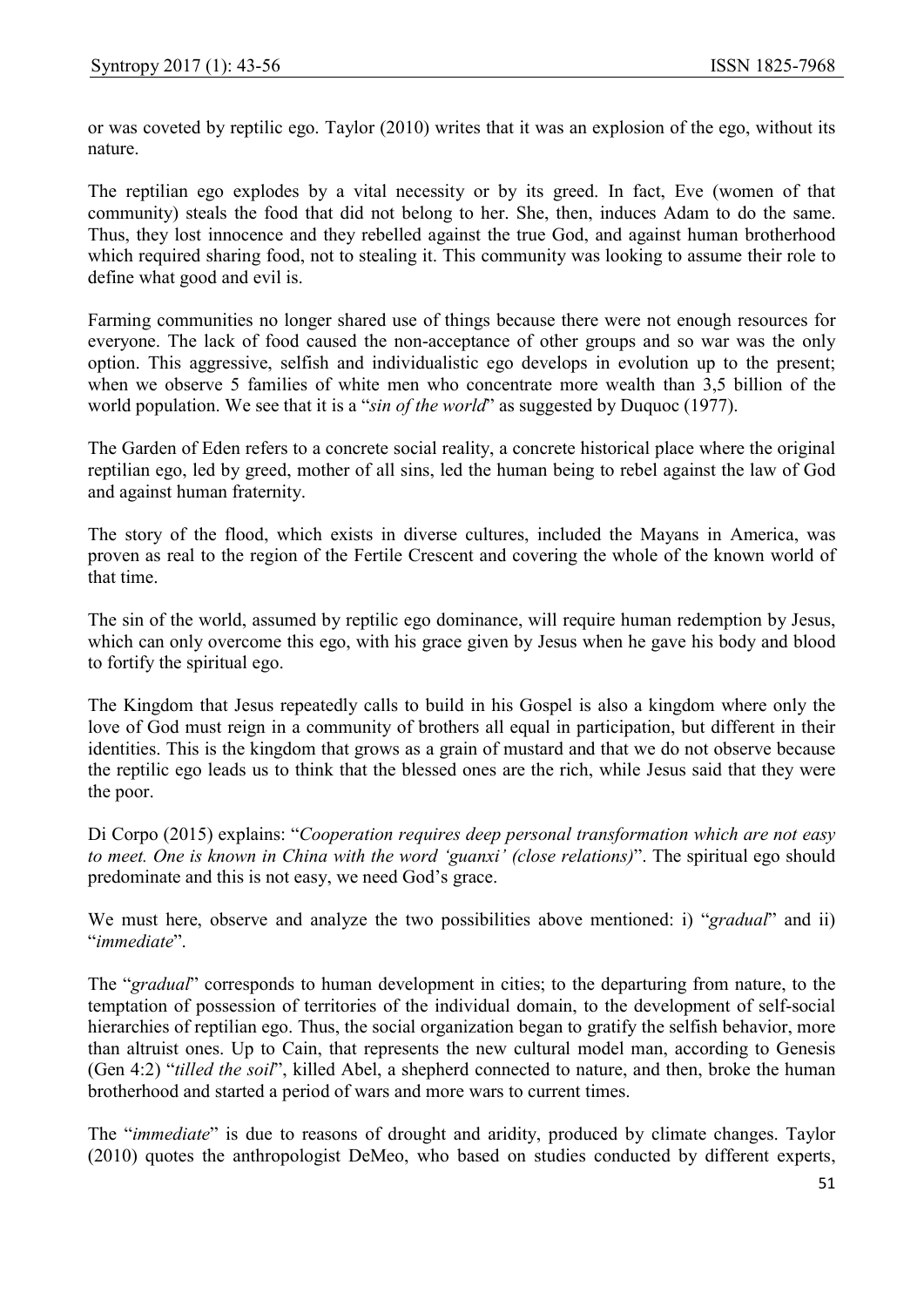"considers a process of drought and desertification affected a large area of the planet which he calls 'Saharasia', which covers a huge belt stretching from North Africa, the Middle East to reach Central Asia. This region was fertile by the year 4000 b.C., with woods, green pastures, lakes and rivers, with abundant human and animal life. This climate and environmental change has led to a great social change".

The anthropologist Eisler (1987) writes about that: "the great exchange, one exchange so radical and of such magnitude that, in fact, does not like at all what we know of the cultural evolution of mankind." However, there have been occasional signs of social violence in the Middle East and Turkey. For example, the city of Catal Hüyük was destroyed around 4800 b.C., and Semitic people coming from the Zagros mountains invaded Syria and Mesopotamia, causing deaths and devastation, so the fortifications in the Middle East began to be built.

Taylor (2010) defines "Not until the year 4000 b.C., roughly, that social violence, continuous wars, social oppression on a large scale, male domination had become something endemic. As we have indicated, the root that caused this transformation seems to have been environmental." The reptilic ego, domineering, aggressive, ritualistic, patriarchal was stimulated and transmitted. Contemporary science has shown that acquired characteristics are inherited to 4ta generation, and can affect the genetic at long-term.

In the year 2350 BC, Mesopotamian society was conquered by Sargon, Semitic Akkadian, which was the first to build an empire. His grandson Naram-Sin, who ruled around 2250 BC, demanded to be treated as a living god, calling himself "God of Akkad". After him, pharaohs, emperors followed the same behavior. They were treated as gods or their children were. Thus, it is accomplished what the serpent, reptilic ego, suggested to Eve: "you will become gods".

The development and explosion of universal reptilic ego, produced as a result wars between European countries every two years. Taylor (2010) explains that by the end of eighteenth century, the French government dedicated two-thirds of its budget for spending in military; Prussia almost 90%. Between 1740 and 1897, wars claimed the lives of 30 million people much more in the twentieth century.

## 4. The primacy of God and the spiritual ego

My analysis completely differs the one done by Taylor (2010) regarding the primacy of the spirit. For Taylor, the concept of God has little meaning in non-fallen primitive peoples, and where He exists, there is a remote and distant figure that is used to explain the creation of the world. It is based to this in Mircea Eliade.

The theories about the fall are based on new "needs" motivated by desertification or moving to cities, stimulated by demographic increasing and agricultural production. The need is something that we lack, something missing to the I self-sufficient, according to Levinas (1988), to the reptilic ego, according to our vision. The reptilic ego is bourgeois, essentially conservative, but conservative with "anguish and concern" of the unpredictable. This instinct of possession, domination, and imperialism seeks absolute security. We observe in world history the Empires sought eternity, which clearly it is not possible to get in a changing world.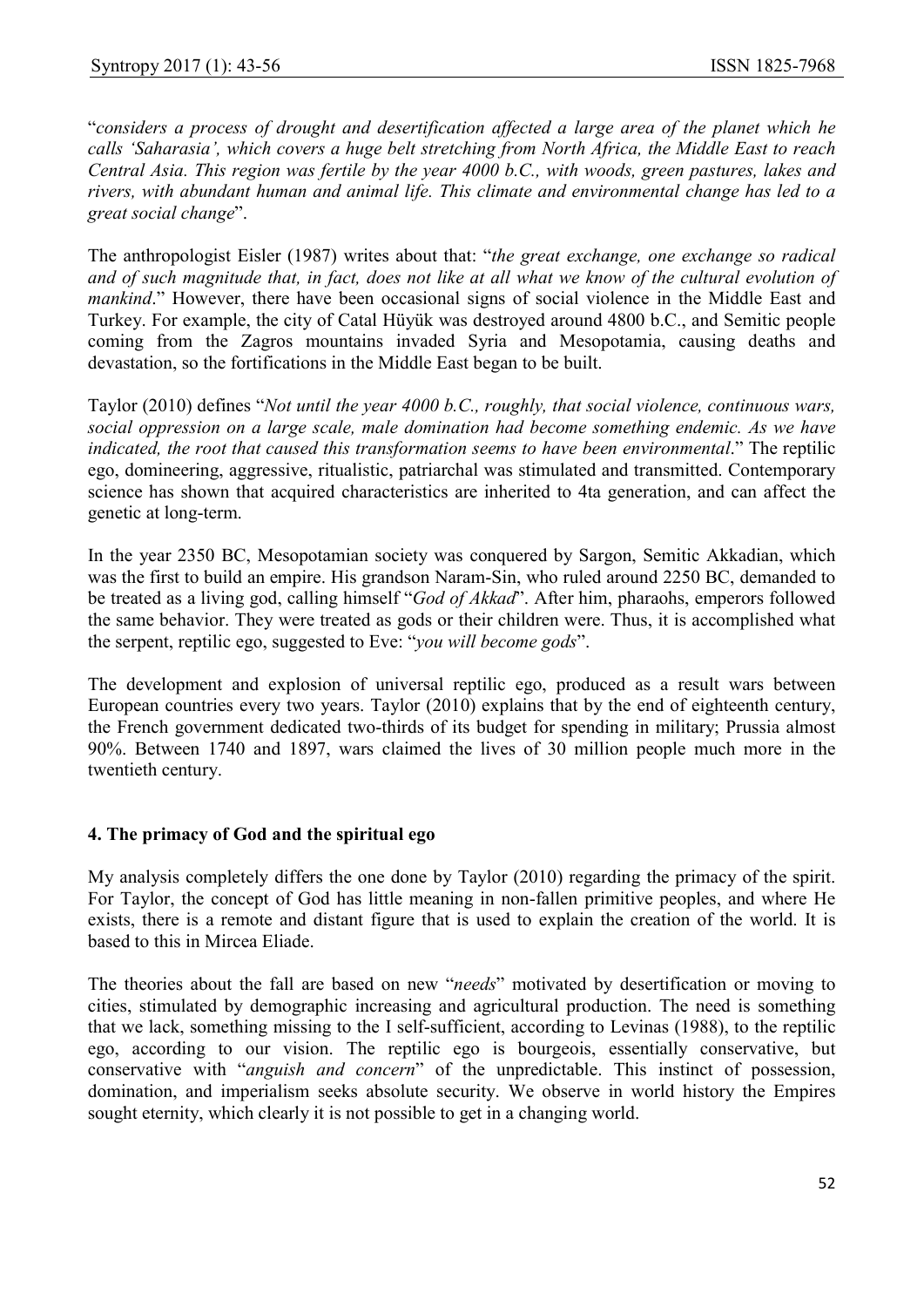This is the reason why societies with non-individualistic anthropology, as those from East-Asia consider cooperation fundamental.

Di Corpo (2015) explains about the guanxi: "Guanxi is a system of close interpersonal networks and cooperation that Chinese started building from the first years of their lives and it is a cornerstone in East Asia". And he adds: "When a Chinese allows someone into his/her guanxi, this person becomes like a brother or a sister, or a second father, a second mother. Guanxis is a vital asset for any Chinese and it cannot be improvised. Guanxis is something more than a network, they are one of the most important and fundamental aspects of Chinese culture and are on the basis of the incredible success of China and its economy"

But humans need and more profound, spiritual ego that wants to transcend, to relate to the other, absolute, absolute beauty, eternity, a personal God, completely trustworthy. Not recognizing this transcendent necessity, the reptilic ego predominates; it is closed, and it is oriented to the pleasure in search of happiness, love, beauty but it exhausts itself, and the back to the ego, with a positive feedback, which is the only one of this ego, to the search for new pleasures.

Here, we must point out that the negative feedback, which corresponds to the cybernetic control of any process, is only property of the spiritual ego, which can, therefore, control every impulse, emotion, action, meditation, and self-analyzing, etc. to proceed in a balanced manner, needed for all biological and spiritual experiences of the human being

However, when the reptilian ego predominates, the human being ends in mere appearances of joy, love, politically the end of history and civilization, the eternal progress, etc. This is the falsehood, "lie" of the human being reality and of societies and their system of communication, on which our world rests.

Taylor acknowledges that the "*fallen*" mind with its sense of separation from the cosmos, their lack of awareness of spiritual force, cannot be solved with the utopian state of Marx, nor with the "maturity" of Freud. There is a void left by God that some aim at filling with money, fame, drugs, etc. But anything of these satisfies. He suggests spirituality of Buddhism, Yoga or the Sufism. Taylor (2010) believes in the spirit - force that resides in all things and spaces which exists between them is the ultimate reality, and source of all that exists.

Taylor believes this spirit-force renewed a sense of participation that will unite all human beings in a network of empathy and equality that will end oppression, exploitation, competitiveness, inequalities, opening room for cooperation, respect and harmony. A new paradise that eliminates the need of grace of redemption, and transcendent reality, that can never be achieved in this world. In his excellent book "In the Beginning God", Winfried Corduan demonstrates the contradictions of Eliade and he demonstrates in detail that the studies carried out on the basis of data of non-fallen people, and the major world religions demonstrate: a) that the original monotheism proposed by Schmidt and Lang is true, even considering the objections that exist, b) that the God of original monotheism is real and presents the essential attributes required: He is a person to. He created the world, he observes a moral code, he is almighty, he is eternal and kind. Thus, He has all the attributes that corresponds to a Supreme Being.

As a matter of fact, Curdan shows that the original monotheism may correspond to the one indicated in Bible. However, he mentions the case of Allah, the God of the Muslims that derives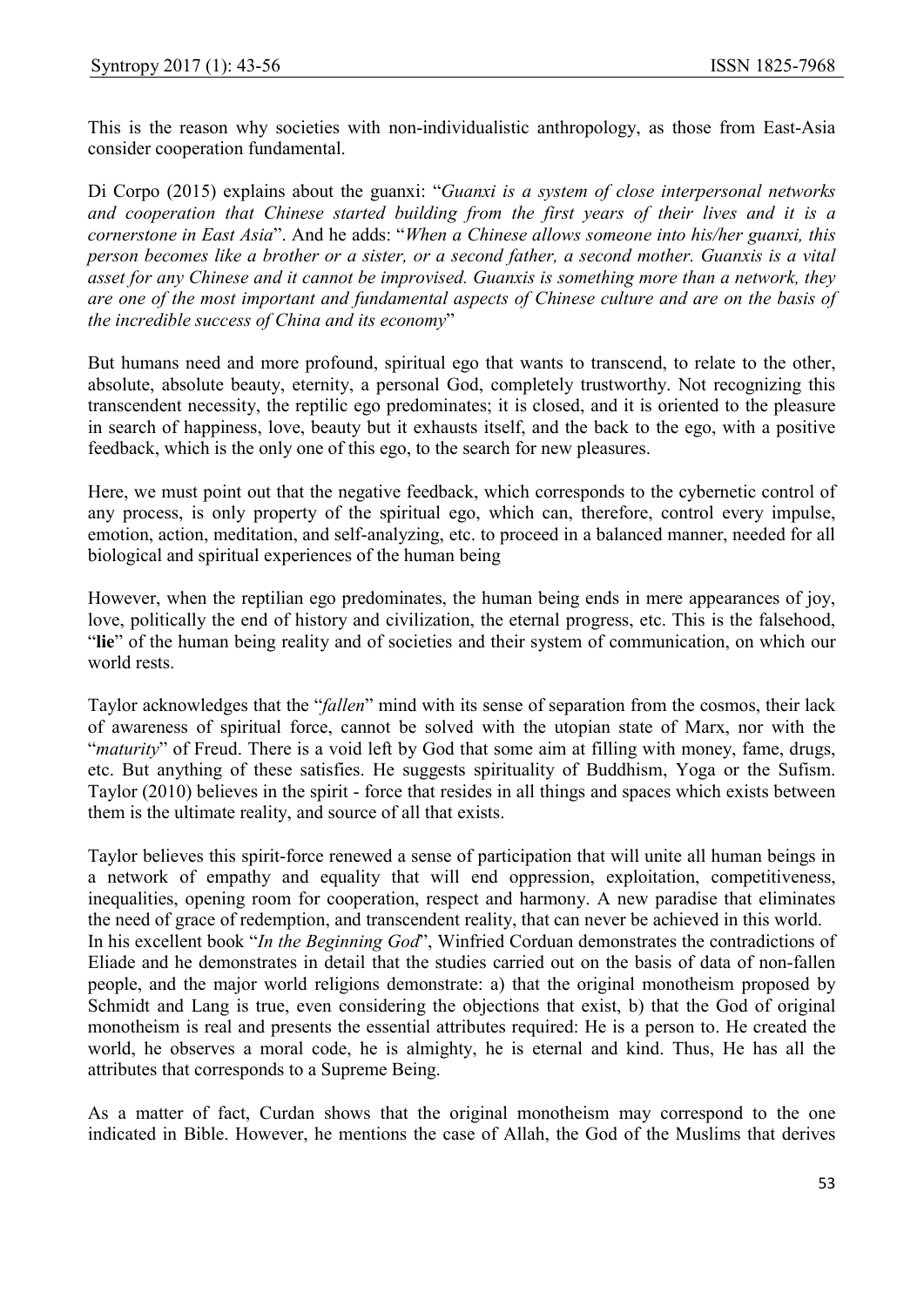from the same God of the Bible, but who is different, and his conception of a triune God, of Jesus as the second person in the Trinity etc.

Curdan says something important: "This universal monotheism would be ultimately inexplicable without a communication of God from the original monotheism." This is consistent with my explanation (Yunes 2013) that we need a contact between the highly evolved brain of the Homo sapiens and God to work the principle reflection that does participate in His "*image and similarity*". This contact must have been with a real communication purpose.

The permanent act of Jesus in building the Kingdom of God in this world where evil is spread and corruption predominates, led St. Paul to write (Rom. 8, 20:21) "Mankind was subjected to failure, not for its will, but by the imposition of another one; but with the hope that this humanity will emancipate from the enslavement of corruption to obtain the glorious freedom of the children of God".

The Kingdom was installed by Jesus, and through his followers, his true disciples, following the clear concepts of Saint Agustine: "The only criterion for salvation is the attitude to the poor" (sermons 389.5) "The path to the sky is the poor, for they will come to the Father. Start sharing, if you desire not to take the wrong path" (sermons 300.7). Jesus builds slowly, considering that in our human lives and in our world nothing is purely evil or good, the final victory of love and grace will only occur at the end of the times, where we will actually get to paradise, "real", that long surpasses the earthly paradise from which we miss now.

And here we return to observe the remarkable insights of Teilhard de Chardin. Being God the pure unity, He gave beings the chance to participate in this unity and to always tend to a broader unity, a movement of convergence (see Yunes 2016), to express it in his aphorism "what goes up, converge".

The prominent scientist Simon Conway Morris (2003) writes that the convergences show that there is something analogous to an "attractor", at which the evolutionary trajectories are channeled into stable functional levels. He also points out that the fact of evolution has led to a conscious being, single, with a sense of purpose, goals, that makes consideration of theology from science.

In the thought of De Chardin (1955), in the pursuit of uniting, elemental particles go together into atoms and molecules, these are transformed into living cells, cells forming the body are increasingly diversified, so the complexity of the process continues until the emergence of free people who unite in a super body. In this super organism, people are more people, that is, they emphasize their autonomy.

This process continues in a movement that De Chardin (1955) calls the "socialization". Socialization is a "return of humanity reflected on itself because the individual man only is the perfect man when arising to the limits for themselves even in a solidarity and for the solidarity with all human past, present, and future. In this socialization, humanity must find joy in life again." In a vision of the Kingdom that should be on training through socialization. One Father and all his sons, brothers, equal, participating in life to the full.

We must follow what Di Corpo indicate in his paper "But do we have to wait for world leaders to decide for us the fate towards happiness and love? No, we can decide! We are constantly faced with decisions!... We can shift our decisions from entropy producing options to syntropic alternatives".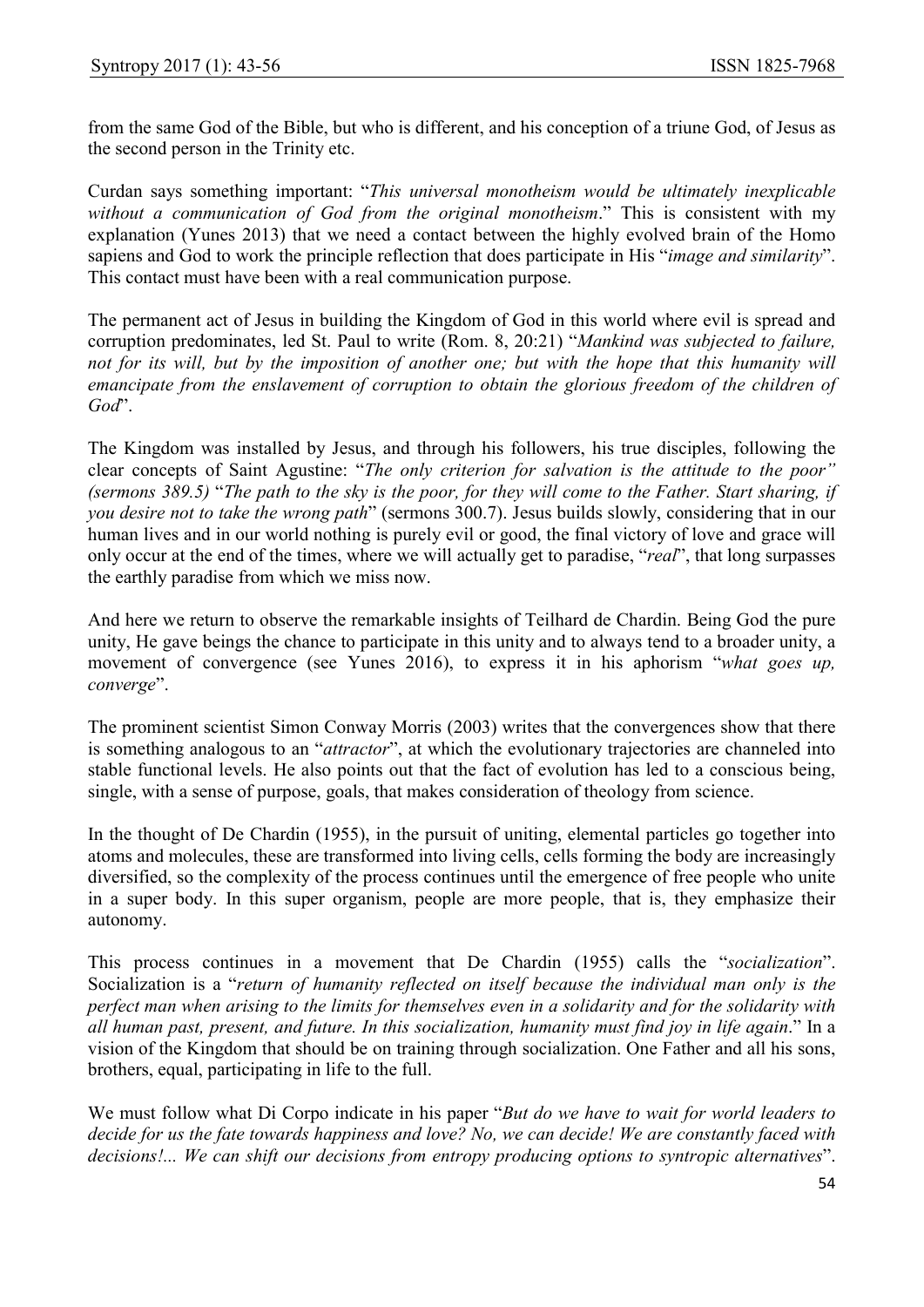Chaos or organization! Our challenge is what we should build now, a syntropic world similar to the not fallen people.

For De Chardin (1955), evil has no future and the victories are of good, socialized society will discover that its destiny is the "*agape*", that is, an expansion of love that definitely unites our human species, forming a higher unity of spirit and freedom. All this is immersed in transcendence and it receives its meaning. God is the Alpha, source of all being, but also our Omega, the point to which everything tends to. Following St. Paul, Teilhard was justified in hunting behind for the his idea of the cosmic Christ, to propose Chistogenesis. Christ is the meaning of creation, the convergence point and union, who is working on the intimate of his being, especially the poorest ones, the excluded in this world, and all evolution, guiding them to the Father, which will submit and deliver his kingdom.

This new view of original sin rescues the historical reality, the way of transmission, the need for redemption and for transcendence of his kingdom which will only be a total reality in the end times. It is a proposal based on facts, easy to understand, that rescues the essence of Christianity. Nonetheless, it is the view from a historical, especially anthropological and philosophical point of view. Now, theologians must work in this proposal.

## References

- ALBRIGHT, C.R.; ASHBROOK, J.B. Where God lives in the human brain. Illinois: Sourcebooks Inc, 2001.
- ARNOULD, Jacques. A teologia depois de Darwin. São Paulo: Loyola, 2001.
- CHAPMAN, J., The origins of warfare in the prehistory of central and eastern Europe. In: CARMAN J.; HARDING A. Ancient warfare archaeological perspectives. Trowbridge: Sutton Pub, 1999.
- CORDUAN, W. In the beginning God: a fresh look at the case for original monotheism. Nashville: B&H Academic, 2013.
- DE CHARDIN, T. El fenomeno humano. Madrid: Taurus, 1955.
- DI CORPO, U. A Syntropic World Order (SWO). Syntropy (2) 25-40, 2015.
- DUQUOC, C. Pecado Original y Transformaciones teológicas. Lumière et Vie,1977.
- EISLER, R. El cáliz y la espada: la alternativa femenina. Madrid: Martinez de Murguia, 1996.
- FRANKL, V. La presencia ignorada de Dios: psicoterapia y religión. Barcelona: Herder, 1981.
- GABRIEL, R. The culture of war: invention and early development. New York: Greenwood Press, 1990.
- GRELOT, P. Faut-il croire au péché originel? Études 327, 231-251, 1967.
- HARVEY, G. (Ed.) Indigineous religions, Londres: Cassell, 2000.
- HILL J. M. SJ. A doutrina do pecado original, à luz da teoria da evolução. In: Telhard de Chardin e Karl Rahner Dissertação de mestrado, FAJE, Belo Horizonte, Brasil 2014).
- HOFTADTER, D. I. I am a strange loop. USA: Basic Books, 2007.
- KAUFFMAN, L. H. Reflexivity and Eigen form: the shape of process. Constructivist Foundations 4, 121-136, 2009.
- LENSKI, G. Human societies 2.ed. New York: McGraw-|Hill, 1978.
- LEVINAS E. Totalidade e Infinito, trad. J.P. Ribeiro, Lisboa, Ed 70, 1988.
- MERTON, T. The silent life. USA: Sheldon Press, 1978.